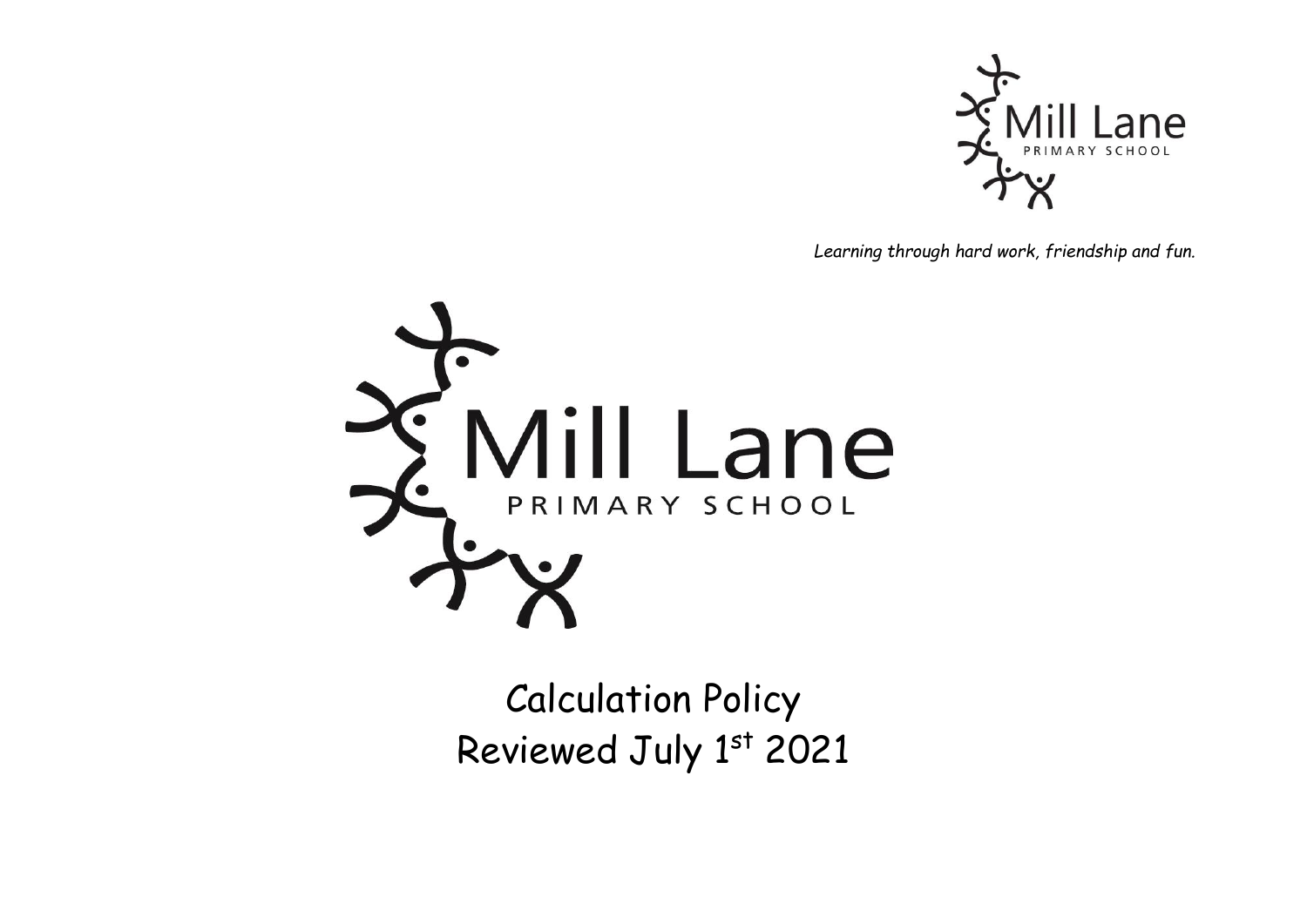Calculation Policy Forward – Reviewed July 2021

Please note:

All methods for the 4 calculations in this policy will be shown and taught to the children at school.

Children working at mastery standard in numeracy can select their own methods for calculations, whether from our policy or not.

Mental methods will be developed and consolidated and children should draw on a written method if they cannot tackle a calculation mentally (possibly with informal jottings).

If you have any queries at all ask the maths co-ordinator or the class teacher and we will talk you through the process.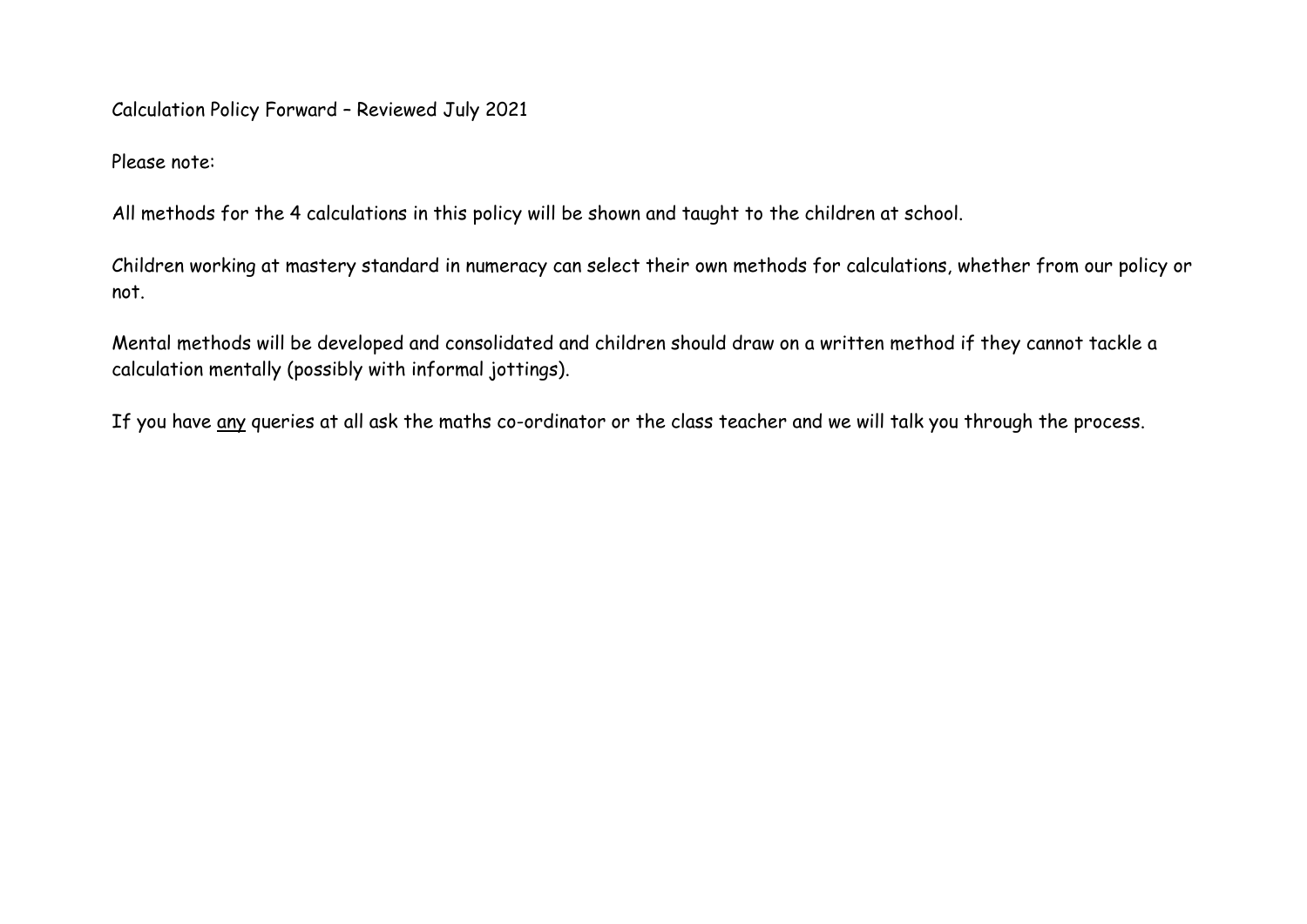|          | <b>EYFS</b>                   | <b>EYFS</b>                         | K51                                            | KS <sub>2</sub>               | Additional for KS2 |
|----------|-------------------------------|-------------------------------------|------------------------------------------------|-------------------------------|--------------------|
| Addition | Counting forwards in          |                                     | Make inverse connections                       | Use this to lead up to column |                    |
|          | 1s                            |                                     |                                                | method if necessary           |                    |
|          |                               | Use large number                    | Add multiples of 10 up to 100 using 100        |                               |                    |
|          | Counting on and back<br>in 1s | tracks to jump<br>along (forwards   | square                                         | 374                           |                    |
|          |                               | and back)                           | Use 100 square and 10s and units apparatus     |                               |                    |
|          |                               |                                     |                                                | $495+$                        |                    |
|          | Number bonds to 10            | Pattern facts                       | Use fingers or apparatus to count on           | 9                             |                    |
|          |                               | Large number                        | Use given number line or 100 square            | 160                           |                    |
|          |                               | tracks jumping                      | (counting on) (2 digit + 2 digit)              | 700                           |                    |
|          |                               | along                               |                                                |                               |                    |
|          |                               |                                     | Partition to add (2 <sup>nd</sup> number only) | 869                           |                    |
|          |                               | Use signs $+ =$                     | $59 + 15 =$                                    |                               |                    |
|          |                               |                                     | $59 + 10 = 69$                                 |                               |                    |
|          |                               | Know doubles to 5                   | $69 + 5 = 74$                                  | Traditional column method     |                    |
|          |                               | + 5 in head                         |                                                |                               |                    |
|          |                               |                                     | Therefore 59 + 15 is 74                        | $374 + 495$                   |                    |
|          |                               | Addition with                       |                                                |                               |                    |
|          |                               | apparatus or a<br>given (published) |                                                | $\mathbf{1}$                  |                    |
|          |                               | number line or                      |                                                | 374                           |                    |
|          |                               | number track to                     |                                                |                               |                    |
|          |                               | 10                                  |                                                | $495+$                        |                    |
|          |                               |                                     |                                                | 869                           |                    |
|          |                               | Recording                           |                                                |                               |                    |
|          |                               | pictorial with                      |                                                |                               |                    |
|          |                               | matching digits                     |                                                |                               |                    |
|          |                               | Use fingers to                      |                                                |                               |                    |
|          |                               | count on                            |                                                |                               |                    |
|          |                               | Jumping along.                      |                                                |                               |                    |
|          |                               |                                     |                                                |                               |                    |
|          |                               | Numicon to learn                    |                                                |                               |                    |
|          |                               | to count                            |                                                |                               |                    |
|          |                               |                                     |                                                |                               |                    |
|          |                               |                                     |                                                |                               |                    |
|          |                               | Touch count                         |                                                |                               |                    |
|          |                               | objects                             |                                                |                               |                    |
|          |                               | Nursey rhymes                       |                                                |                               |                    |
|          |                               | and songs.                          |                                                |                               |                    |
|          |                               |                                     |                                                |                               |                    |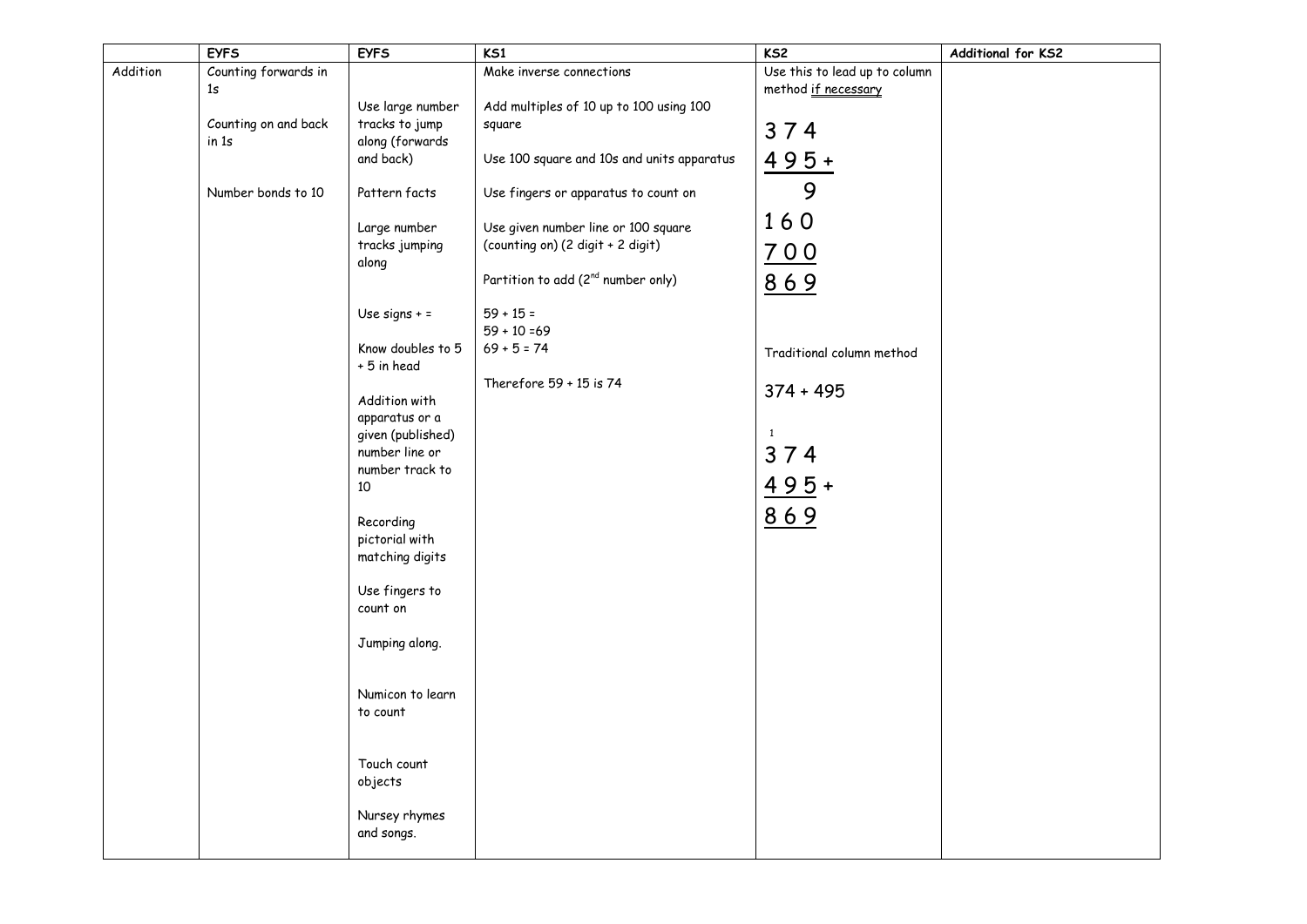|                | <b>EYFS</b>                                                                                                                               | <b>EYFS</b>                                                                                                                                                                                                                                                                     | K <sub>S1</sub>                                                                                                                                                                                                                                                                                                                                                                                                                            | KS2                                                                                                                                                                      | Additional for KS2                                                                                                      |
|----------------|-------------------------------------------------------------------------------------------------------------------------------------------|---------------------------------------------------------------------------------------------------------------------------------------------------------------------------------------------------------------------------------------------------------------------------------|--------------------------------------------------------------------------------------------------------------------------------------------------------------------------------------------------------------------------------------------------------------------------------------------------------------------------------------------------------------------------------------------------------------------------------------------|--------------------------------------------------------------------------------------------------------------------------------------------------------------------------|-------------------------------------------------------------------------------------------------------------------------|
|                |                                                                                                                                           |                                                                                                                                                                                                                                                                                 |                                                                                                                                                                                                                                                                                                                                                                                                                                            |                                                                                                                                                                          |                                                                                                                         |
| Subtraction    | Less than and<br>fewer than<br>Nursery<br>rhymes and<br>songs $-5$<br>current buns<br>Using their<br>fingers to<br>count.<br>Numbers to 5 | Take away objects<br>or apparatus from<br>a group. OR take<br>away visuals from<br>IWB.<br>Use known number<br>bonds to 10<br>Subtraction with<br>apparatus or a<br>given (published)<br>numberline to 20.<br>Recording pictoral<br>with matching<br>digits.<br>Use signs $-$ = | Make inverse connections<br>Subtract multiples of 10 up to 100 using 100<br>square and then in head counting back in 10s<br>To know halves up to half of 20 (and link to<br>doubling)<br>Find the difference (less than 10) by<br>counting on, on fingers<br>A blank box / a question mark to stand for<br>unknown eg 10 - $\Delta$ = 3<br>Partition numbers<br>45-12 (jottings to show 12 is 10 and 2)<br>$45 - 10 = 35$<br>$35 - 2 = 33$ | 932 - 457 becomes<br>8 12 1<br>$\mathscr{A}$ $\mathscr{A}$ 2<br>- 7<br>5.<br>4 7 5<br>Answer: 475                                                                        |                                                                                                                         |
| Multiplication |                                                                                                                                           | Sorting apparatus<br>in same sized<br>groups.<br>Counting in groups<br>of same size, eg<br>counting in 2s, 5s,<br>10 <sub>s</sub>                                                                                                                                               | Learn times tables by chanting x1,2,5,10<br>Relate multiplication to repeated addition eg<br>$5 + 5 + 5 = 3 \times 5$<br>Describe an array eg:<br>$5 \times 2 = 10$<br>Learn $x2$ , $x3$ and $x5$ times tables                                                                                                                                                                                                                             | Learn times tables to $12 \times 12$<br>Multiply by multiple of 10 by<br>knowledge of HTU:<br>$I$ know $3 \times 5 = 15$ , so<br>therefore I know $3 \times 50 =$<br>150 | Short multiplication<br>(when multiplying up to<br>x12)<br>$2741 \times 6$<br>4 <sub>2</sub><br>2741<br>х<br>6<br>16446 |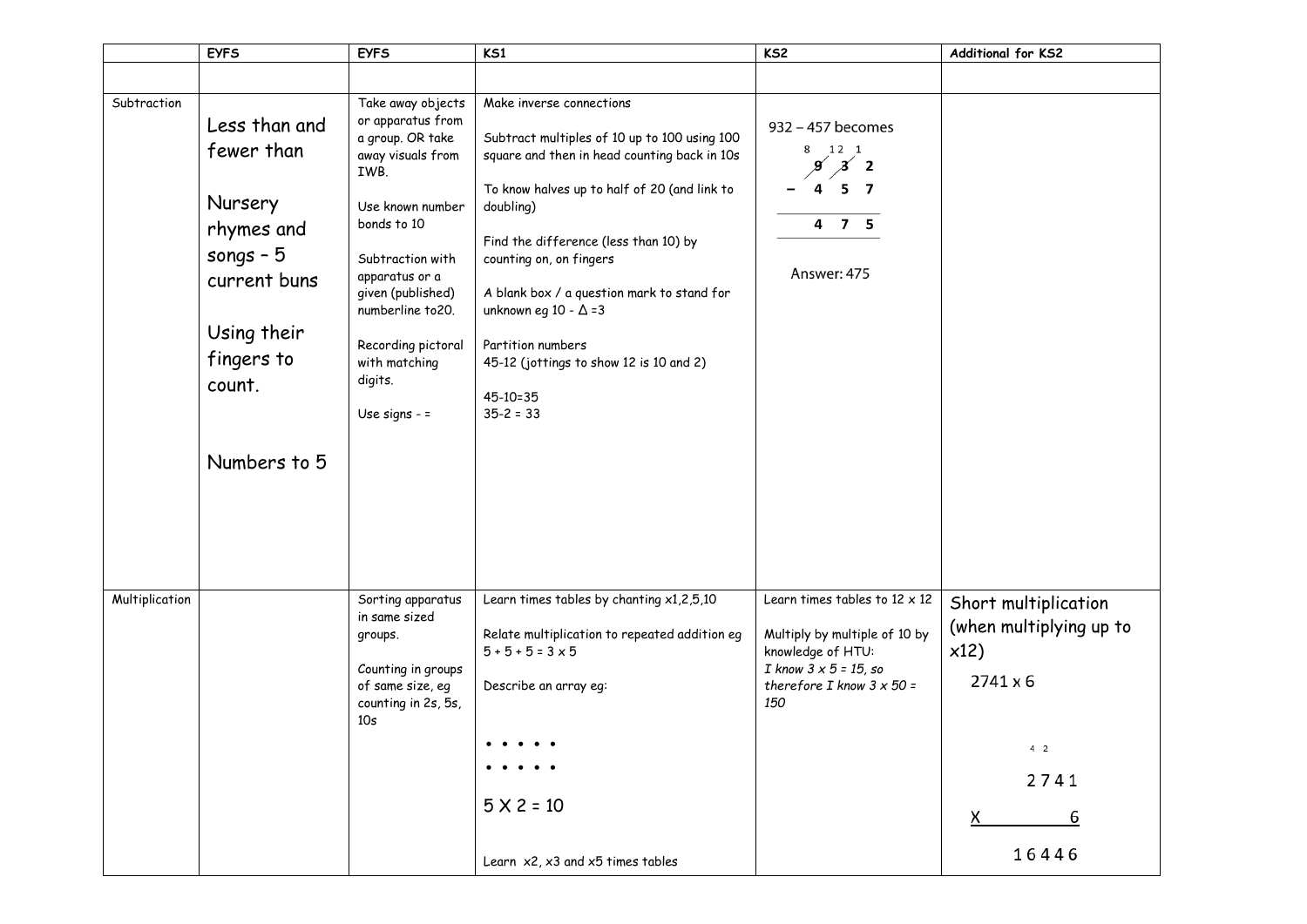|          | <b>EYFS</b>     | <b>EYFS</b>                                                                                                   | K51                                                                                                                                                                                                            | KS <sub>2</sub>                                                                                                                                                                         | Additional for KS2                                                                                 |
|----------|-----------------|---------------------------------------------------------------------------------------------------------------|----------------------------------------------------------------------------------------------------------------------------------------------------------------------------------------------------------------|-----------------------------------------------------------------------------------------------------------------------------------------------------------------------------------------|----------------------------------------------------------------------------------------------------|
|          |                 |                                                                                                               |                                                                                                                                                                                                                | GRID METHOD TO BE<br>USED AS A<br>JOTTING TO SUPPORT<br>MENTAL METHODS                                                                                                                  | Long multiplication (when<br>multiplying by x13 or<br>higher)                                      |
|          |                 |                                                                                                               |                                                                                                                                                                                                                | $32 \times 6 = 192$                                                                                                                                                                     | $124 \times 36$                                                                                    |
|          |                 |                                                                                                               |                                                                                                                                                                                                                | $30 \mid 2$<br>180 12<br>6<br>$180 + 12 = 192$                                                                                                                                          | $1\quad2$<br>124<br>X<br>36<br>$1\,$<br>744<br>3720<br>4464                                        |
|          |                 |                                                                                                               |                                                                                                                                                                                                                |                                                                                                                                                                                         | Be aware of eg $124 \times 96$<br>where numbers written<br>in small print can be<br>confused.      |
| Division | Sharing objects | Group apparatus<br>(eg 14 shoes, put<br>into 2s)<br>Sharing apparatus<br>between a number<br>of people (eg 15 | Learn inverses of known multiplications and<br>use vocabulary sharing or grouping<br>Remainders for calculations relating to x2,5<br>10 by counting in that number (grouping) and<br>seeing what is left over. | Divisions of all numbers up<br>to 100 either with or<br>without remainders (whole<br>numbers), by counting in<br>given divisor and seeing if<br>there are any 'left over'<br>(grouping) | Short division (Bus stop method)<br>This is when dividing by numbers<br>between 1 and 12 inclusive |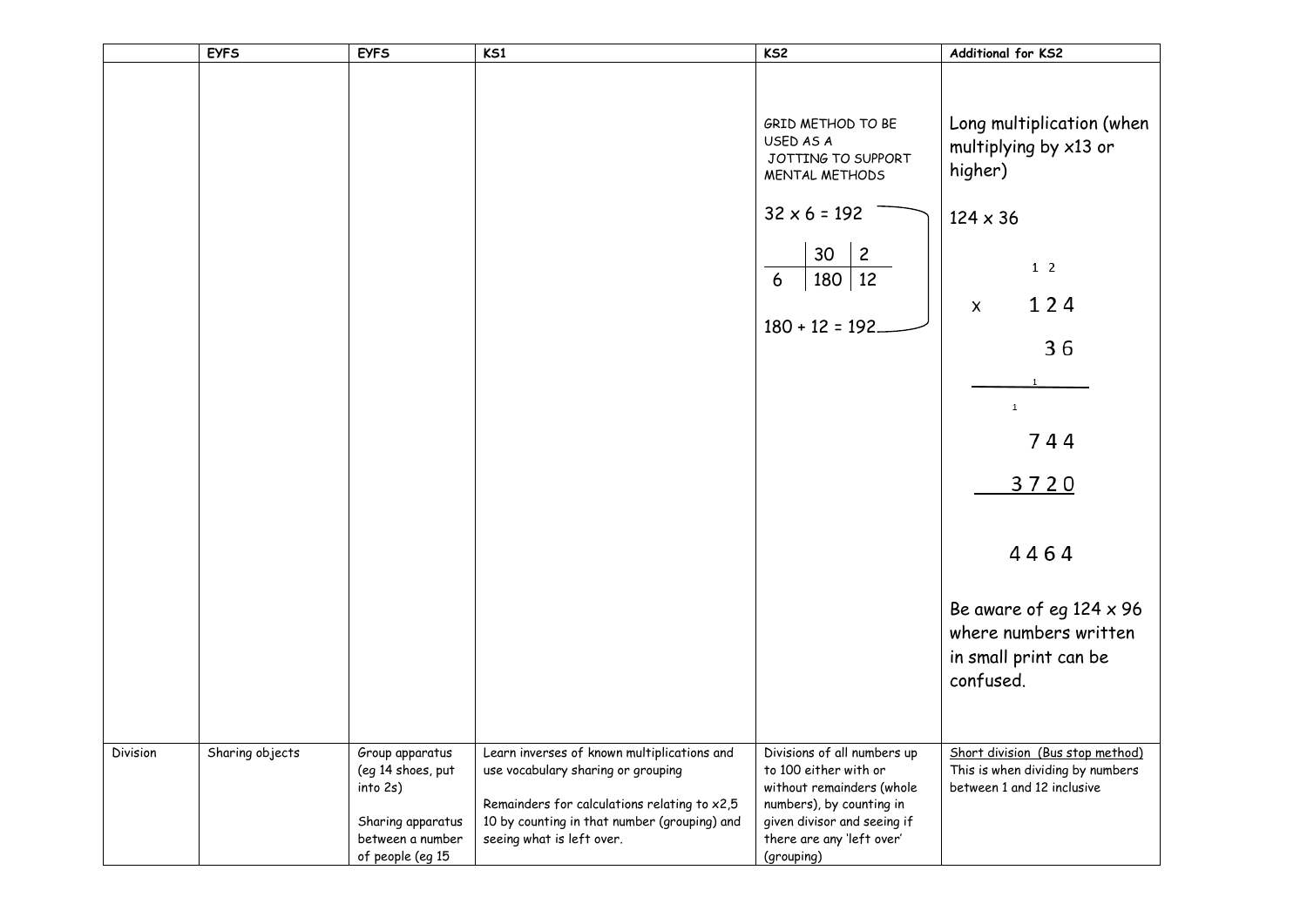| <b>EYFS</b> | <b>EYFS</b>                        | K51                     | KS <sub>2</sub>          | Additional for KS2                                                                                                                                            |
|-------------|------------------------------------|-------------------------|--------------------------|---------------------------------------------------------------------------------------------------------------------------------------------------------------|
|             | sweets shared<br>between 5 people) | Pictoral sharing        | ~Te using associated     | $432 \div 5$ becomes                                                                                                                                          |
|             |                                    | $12 \div 4 =$           | multiplication facts.    | 8<br>6 r 2                                                                                                                                                    |
|             | Half numbers to<br>10 in head and  | $\bullet\bullet\bullet$ |                          | $\overline{3}$<br>3 <sup>7</sup><br>5 <br>$\overline{\mathbf{2}}$<br>4                                                                                        |
|             | using resources.                   | 3 (in each plate)       | Linear lines and squares | Answer: 86 remainder 2                                                                                                                                        |
|             |                                    |                         |                          | Long division<br>(this method used to be called<br>chunking)                                                                                                  |
|             |                                    |                         |                          | This is when dividing by numbers<br>above 9                                                                                                                   |
|             |                                    |                         |                          | $432 \div 15$ becomes                                                                                                                                         |
|             |                                    |                         |                          | 8 r 12<br>$\mathbf{2}$<br>$1 \t5 \t4 \t3 \t2$<br>$\left(20\right) \times 15$<br>300<br>$1 \quad 3 \quad 2$<br>$8 \lambda$ 15<br>$1\quad 2$<br>0<br>$1\quad 2$ |
|             |                                    |                         |                          | Answer: 28 remainder 12                                                                                                                                       |
|             |                                    |                         |                          | Remainders can be expressed as<br>whole numbers left over, or<br>fractions or decimals.                                                                       |